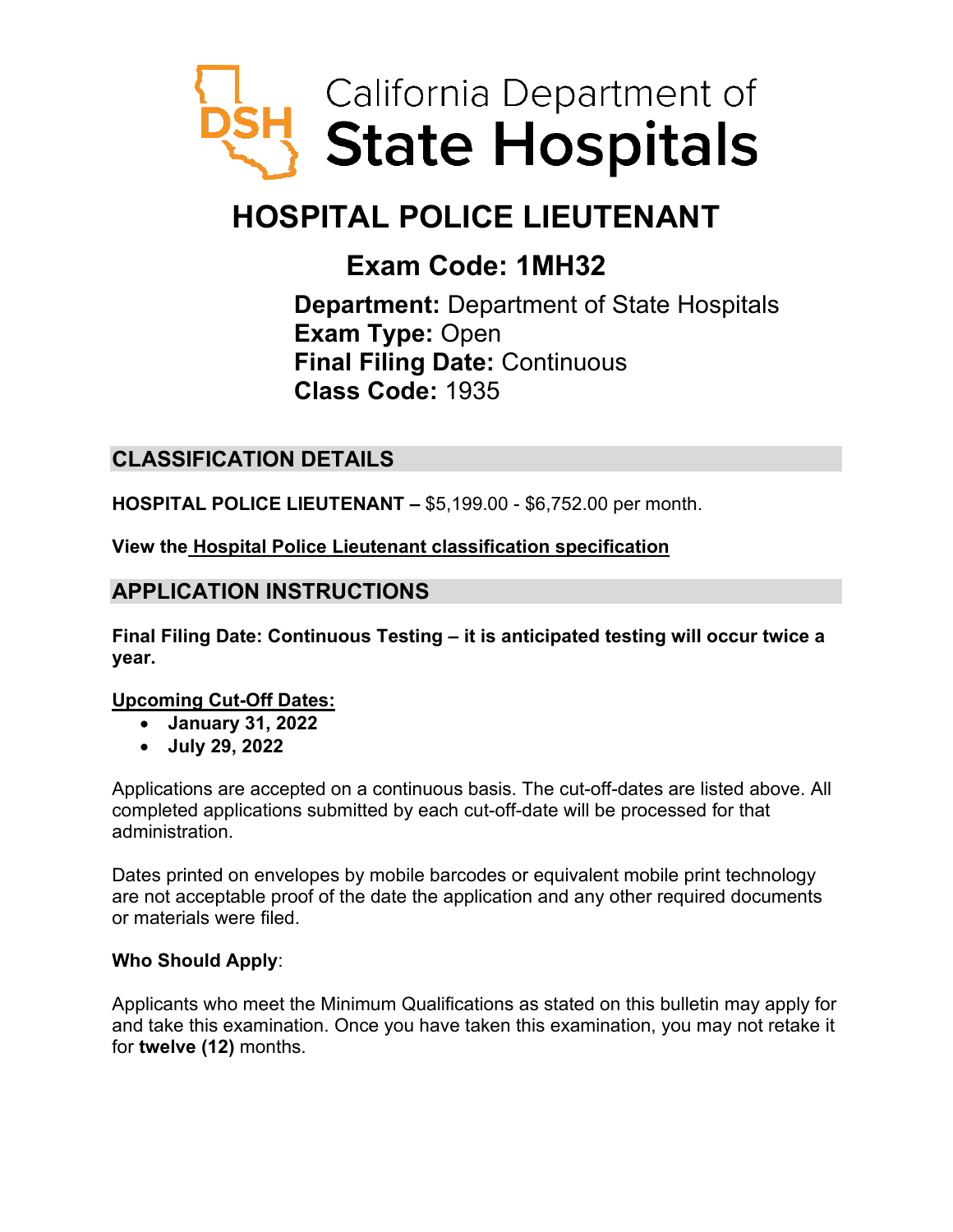Unless otherwise stated on this bulletin, you must meet the Minimum Qualifications by the Final Filing Date or cut-off-date stated above.

#### **How to Apply**:

Applicants are required to submit an [Examination Application \(STD 678\),](https://jobs.ca.gov/pdf/std678.pdf) found at [www.calcareers.ca.gov,](http://www.calcareers.ca.gov/) either by mail, in person, or via email to the address listed below.

#### **The preferred method to apply is by emailing your STD 678 to:**

#### **[HospitalPoliceLieutenant@dsh.ca.gov](mailto:HospitalpoliceLieutenant@dsh.ca.gov)**

#### **Electronic signatures are acceptable.**

Indicate the Classification on your Examination Application (STD 678).

You may apply by mail to: Department of State Hospitals – Sacramento Selection Services Unit 1215 O. Street, MS-14 Sacramento, CA 95814

Indicate the Classification on your Examination Application (STD 678).

You may apply in person at: Department of State Hospitals – Sacramento 1215 O. Street, MS-14 Sacramento, CA 95814 Monday through Friday, 8am to 5pm (excluding State holidays)

Indicate the Classification on your Examination Application (STD 678).

#### **Special Testing Arrangements:**

If you require assistance or alternative testing arrangements due to a disability, please contact the testing department listed in the Contact Information section of this bulletin.

#### **Examination Date:**

Web-Based Written Exam: It is anticipated the self-scheduling and web-based exam will be held in September of 2022.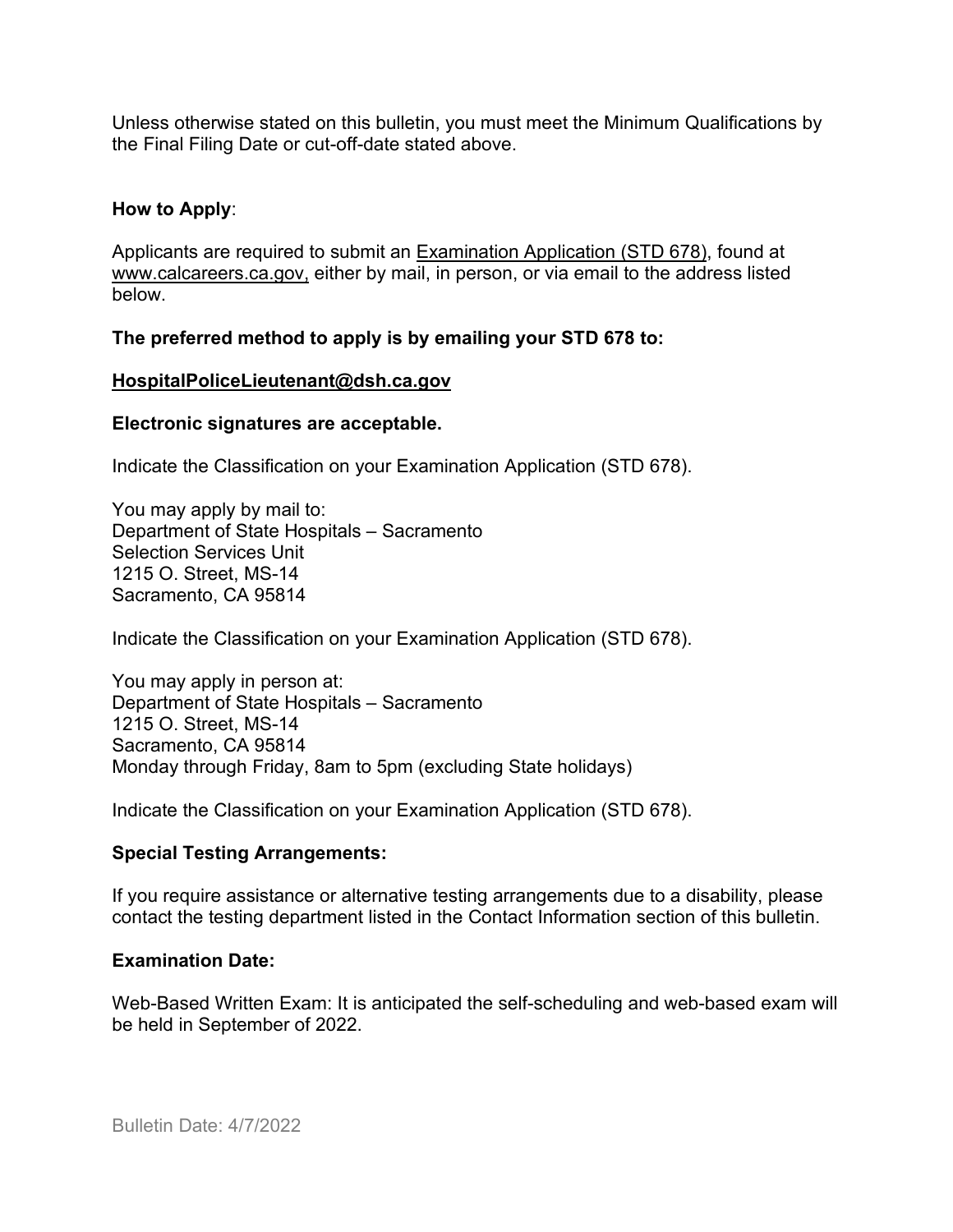## **MINIMUM QUALIFICATIONS**

All applicants must meet the education and/or experience requirements as stated on this exam bulletin to be accepted into the examination. Part-time or full-time jobs, regardless of whether paid or volunteer positions, and inside or outside California state service will count toward experience.

Education: Equivalent to completion of the 12th grade. **AND**

Training Requirement: Satisfactory completion of the training requirements of Penal Code Section 832. Candidates may be admitted to the examination before completion of Penal Code Section 832, but must successfully complete this training before being eligible for appointment.

## **AND**

## **EITHER 1**

Experience: Two years of experience in the California state service performing the duties of a Hospital Police Sergeant.

## **OR 2**

Experience: Four years of full-time, paid California peace officer experience, two years of which must have been in a supervisory capacity at a level comparable to the rank of Sergeant. Two years of college or university level education in criminal justice administration or a related field in law enforcement may be substituted for one year of the required experience. Education may be substituted up to a maximum of two years of experience.

## **SPECIAL PERSONAL CHARACTERISTICS**

A sympathetic understanding of the problems of the mentally ill; tolerance, tact and emotional stability; ability to remain calm in emergency situations; and willingness to work at night and to report for duty at any time when emergencies arise.

# **SPECIAL PHYSICAL REQUIREMENTS**

Possession and maintenance of sufficient strength, agility, and endurance to perform during physically, mentally, and emotionally stressful and emergency situations encountered on the job; and sufficient hearing and vision to effectively perform the essential functions of the job.

Bulletin Date: 4/7/2022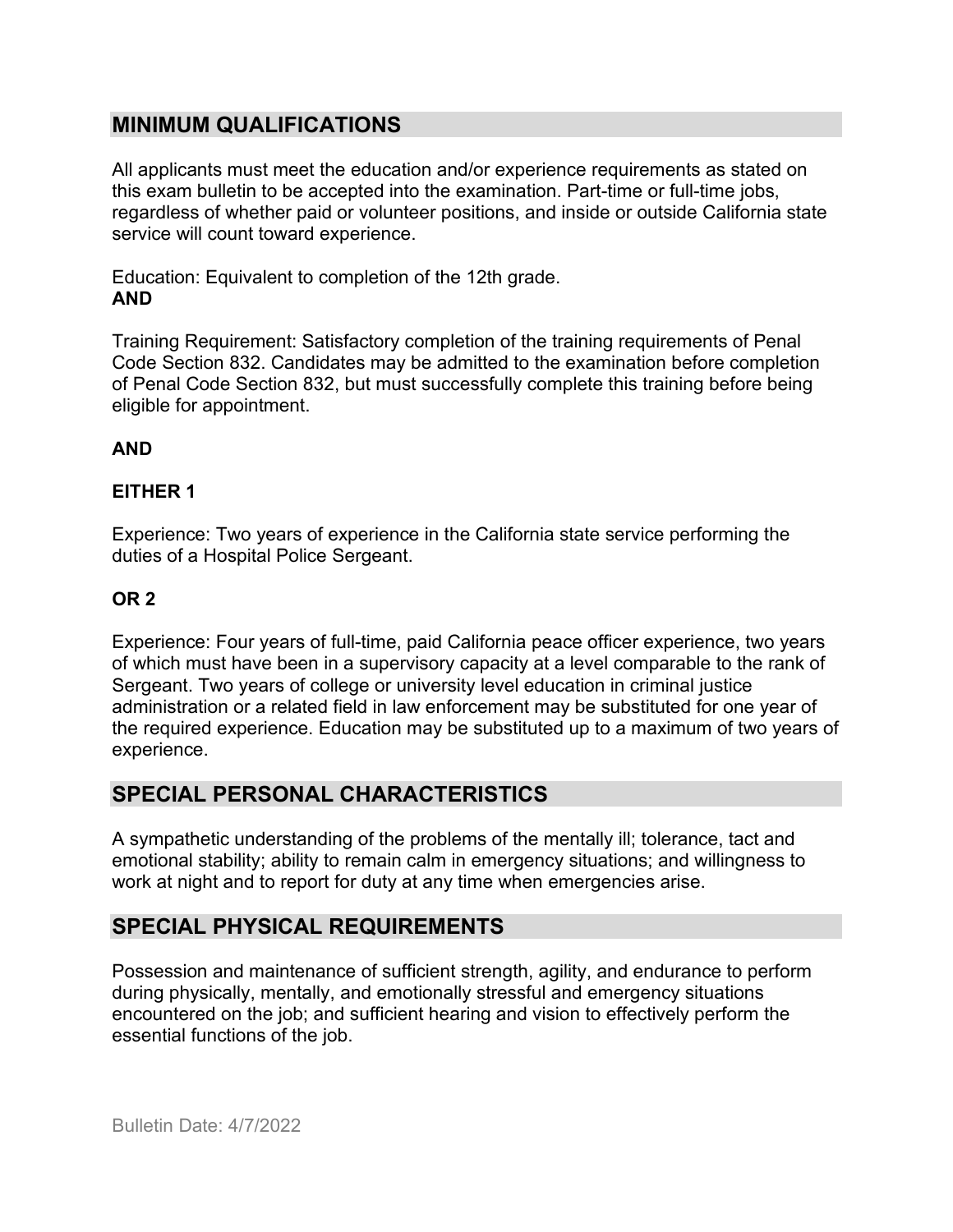# **DRIVERS LICENSE REQUIREMENT**

Possession of a valid driver license of the appropriate class issued by the Department of Motor Vehicles. Applicants who do not possess the license will be admitted to the examination but must secure the license prior to appointment.

# **DEFINITION OF TERMS**

#### High School Equivalence:

Equivalence to completion of the 12th grade must be demonstrated by: (1) possession of a high school diploma; (2) pass the General Education Development (GED) test or other high school equivalency test approved by the State Department of Education that indicates high school graduation level; (3) pass the California High School Proficiency Examination; or (4) have attained a two-year, four-year, or advanced degree from an accredited college or university.

The high school shall be either a United States public school, an accredited United States Department of Defense high school, or an accredited or approved public or nonpublic high school. Any accreditation or approval required by this subdivision shall be from a state or local government educational agency using local or state government approved accreditation, licensing, registration, or other approval standards, a regional accrediting association, an accrediting association recognized by the Secretary of the United States Department of Education, an accrediting association holding full membership in the National Council for Private School Accreditation (NCPSA), an organization holding full membership in AdvancED, an organization holding full membership in the Council for American Private Education (CAPE), or an accrediting association recognized by the National Federation of Nonpublic School State Accrediting Associations (NFNSSAA).

#### Penal Code Section 832

Satisfactory completion of the training requirement of Penal Code Section 832 may be demonstrated with possession of a P.C. 832 Arrest Certificate.

# **AGE LIMITATION**

Minimum age for appointment is 21 years of age.

# **PEACE OFFICER STANDARDS**

#### Citizenship Requirement:

Pursuant to Government Code Section 1031(a), in order to be a peace officer, a person must be either a U.S. Citizen or be a permanent resident alien who is eligible for and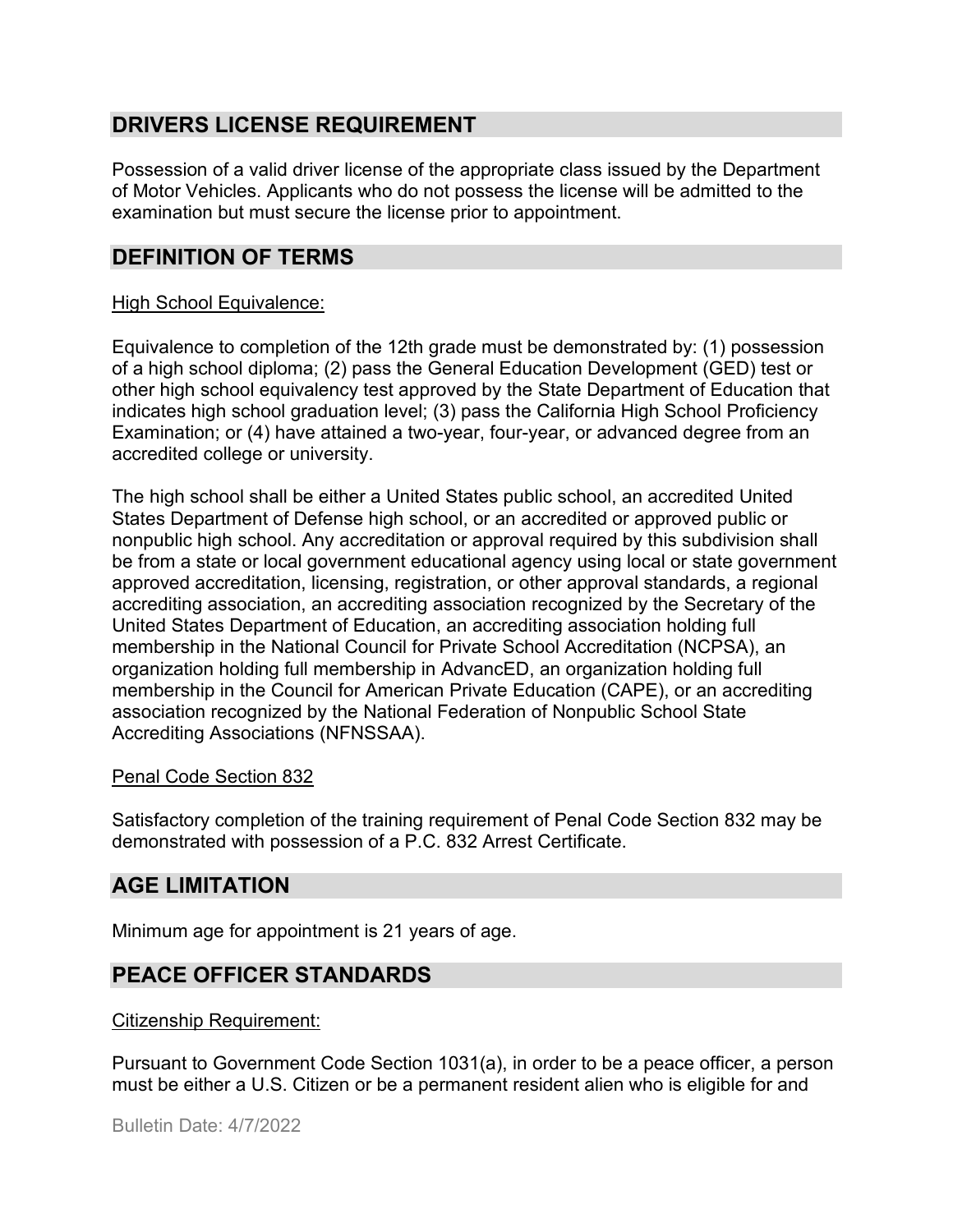has applied for U.S. Citizenship. Any permanent resident alien who is employed as a peace officer shall be disqualified from holding that position if his/her application for citizenship is denied.

#### Felony Disqualification:

Pursuant to Government Code Section 1029(a), persons convicted of a felony are disqualified from employment as peace officers except as provided under Welfare and Institutions Code, Division 2, Chapter 3, Article 8, Section 1179(b), or Division 2.5, Chapter 1, Article 4, Section 1772(b). Except as provided for by these statutes, persons convicted of a felony are not eligible to compete for, or be appointed to, positions in these classes.

#### Background Investigation:

Pursuant to Government Code Section 1031, persons successful in peace officer examinations shall be required to undergo a thorough background investigation prior to appointment. Persons unsuccessful in the background investigation cannot be appointed as peace officers.

#### Medical/Psychological Screening Requirement:

Pursuant to Government Code Section 1031(f), persons successful in peace officer examinations are required to successfully pass a thorough medical and psychological screening prior to appointment date. Persons unsuccessful in the medical and psychological screening cannot be appointed as peace officers.

#### Drug Testing Requirement:

Applicants for positions in these classes are required to pass a drug-screening test. (The drug-screening test will be waived for employees who are currently in a designated "sensitive" class for which drug testing is required under State Personnel Board Rule 213.)

## **POSITION DESCRIPTION**

Under direction, the Hospital Police Lieutenant plans, organizes, and directs law enforcement and security operations of a State hospital and does other related work. The Hospital Police Lieutenant supervises Hospital Police Sergeants assigned to a division or similarly structured group and performs administrative or staff functions as directed.

## **EXAMINATION SCOPE**

This examination consists of the following components: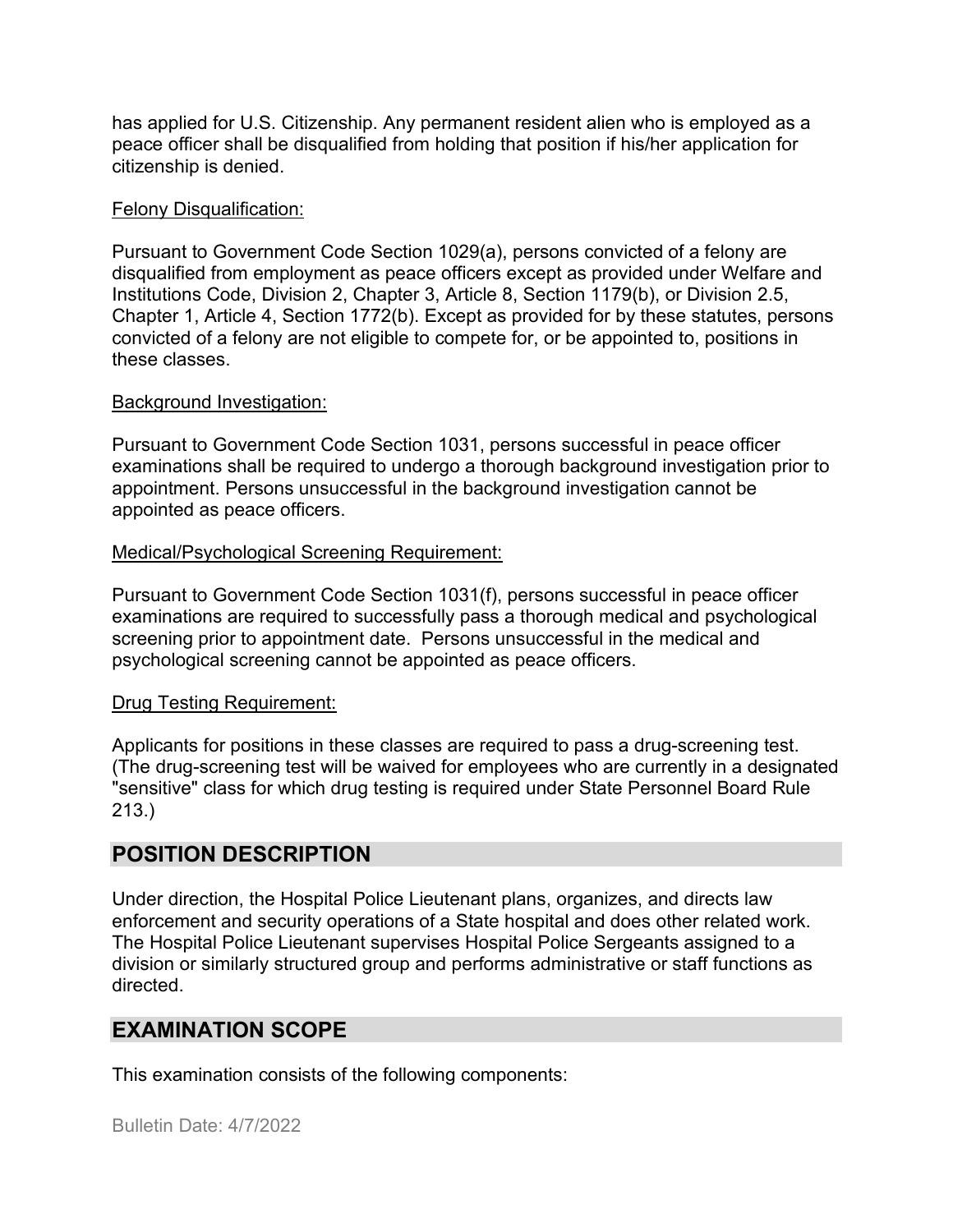#### **Web-Based Written Examination -** Weighted 100% of the final score.

In addition to evaluating applicants' relative knowledge, skills, and ability, as demonstrated by quality and breadth of education and/or experience, emphasis in each exam component will be measuring competitively, relative job demands, each applicant's:

#### **Knowledge of:**

- 1. Basic principles and practices of law enforcement.
- 2. Basic arithmetic as applied in performing peace officer duties.
- 3. Procedures and laws on patrol operations, investigations, vehicle code enforcement, laws of arrest, search and seizure, and court operations.
- 4. Hospital and departmental rules, policies, and procedures regarding conduct and control of patients, staff, and visitors.
- 5. A supervisor's role in training and disciplinary procedures.
- 6. A supervisor's responsibility for promoting equal opportunity in hiring, employee development and promotion, and for maintaining a work environment that is free of discrimination and harassment.
- 7. Methods of personnel management, employee development, completed staff work, and training.

#### **Ability to:**

- 1. Apply sound judgment in the enforcement of hospital rules and regulations and applicable State laws necessary for the protection of persons and property.
- 2. Physically apprehend and control patients or law violators.
- 3. Remain calm, and think and act quickly in an emergency.
- 4. Adopt an effective course of action in dealing with unusual situations.
- 5. Use patience, tact, and impartiality in handling disturbances and confrontations.
- 6. Communicate convincingly and effectively.
- 7. Work closely with medical and nursing staff to resolve patient-related problems.
- 8. Deal effectively with patients, the public, and other law enforcement agencies.
- 9. Prepare clear and concise reports.
- 10.Plan, organize, and direct the work of others.
- 11.Interpret and apply hospital and departmental policies and procedures.
- 12.Effectively promote equal opportunity in employment and maintain a work environment that is free of discrimination and harassment.
- 13.Supervise and evaluate the performance of others.
- 14.Organize and direct staff concerning special tasks and projects.
- 15.Assist in developing hospital policies and procedures.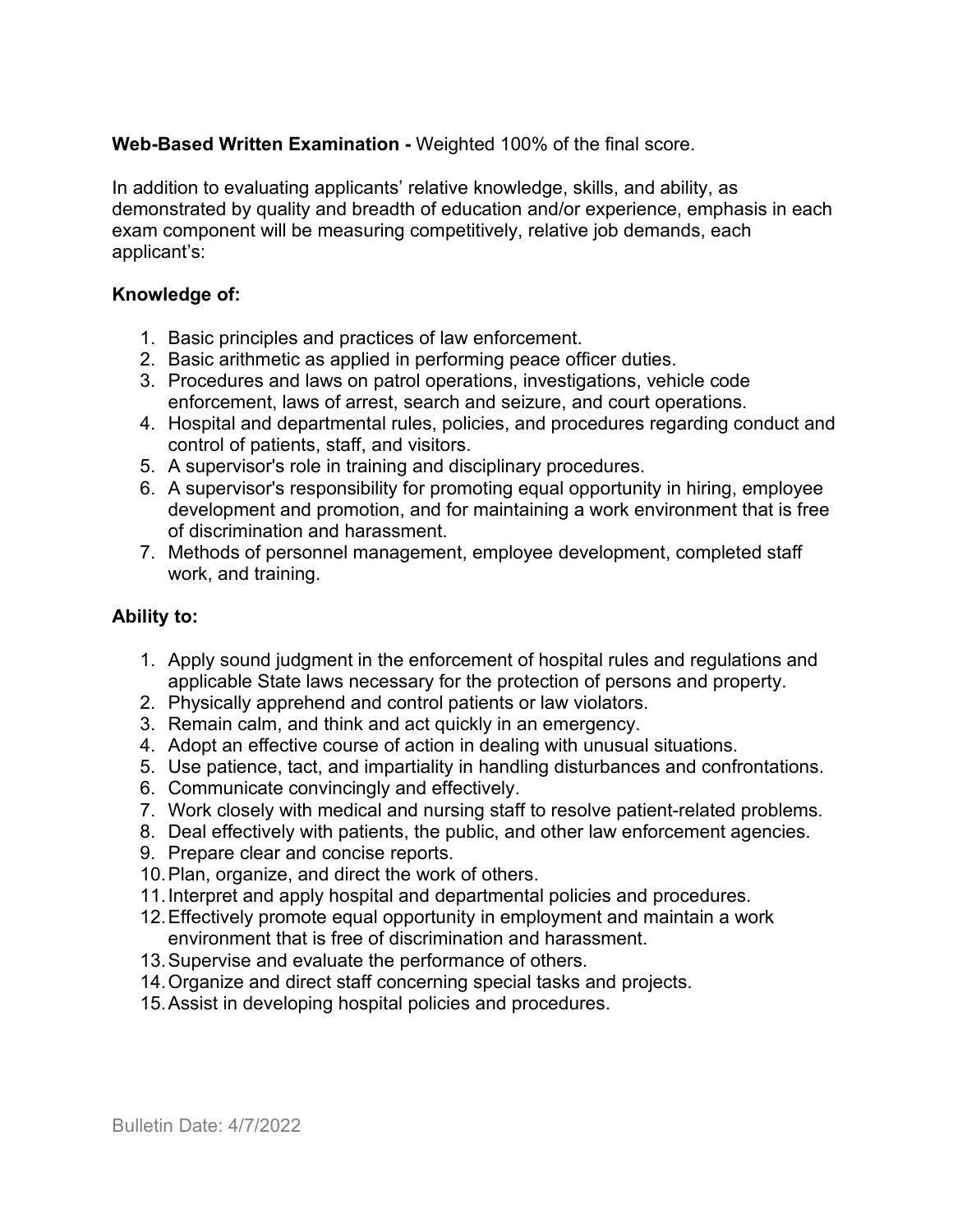## **ELIGIBLE LIST INFORMATION**

A Departmental, Open eligible list for the **Hospital Police Lieutenant** classification will be established for:

#### **Department of State Hospitals**

The names of **successful** competitors will be merged onto the eligible list in order of final score regardless of exam date. Eligibility expires **Twelve (12) months** after it is established. Applicants must then retake the examination to reestablish eligibility.

Veterans' Preference will be granted for this examination. In accordance with Government Codes 18973.1 and 18973.5, whenever any veteran, or widow or widower of a veteran achieves a passing score on an open examination, he or she shall be ranked in the top rank of the resulting eligible list.

Veterans status is verified by the California Department of Human Resources (CalHR). Information on this program and the Veterans' Preference Application (Std. form 1093) is available online at the following website:

#### <https://www.jobs.ca.gov/CalHRPublic/Landing/Jobs/VeteransInformation.aspx>

Additional information on veteran benefits is available at the Department of Veterans Affairs.

Career credits are not granted for examinations administered on an Open or Promotional basis.

## **EXAMINATION INFORMATION**

#### **This examination will consist of a Web-based Written Exam weighted 100%**

In order to obtain a position on the eligible list, a minimum rating of 70% must be attained. *Candidates who do not take the written examination during the scheduled testing window will be disqualified.*

## **PREPARING FOR THE EXAMINATION**

Here is a list of suggested resources to have available prior to taking the exam.

1. **Employment History:** Employment dates, job titles, organization names and addresses, names of supervisors or persons who can verify your job responsibilities, and phone numbers of persons listed above.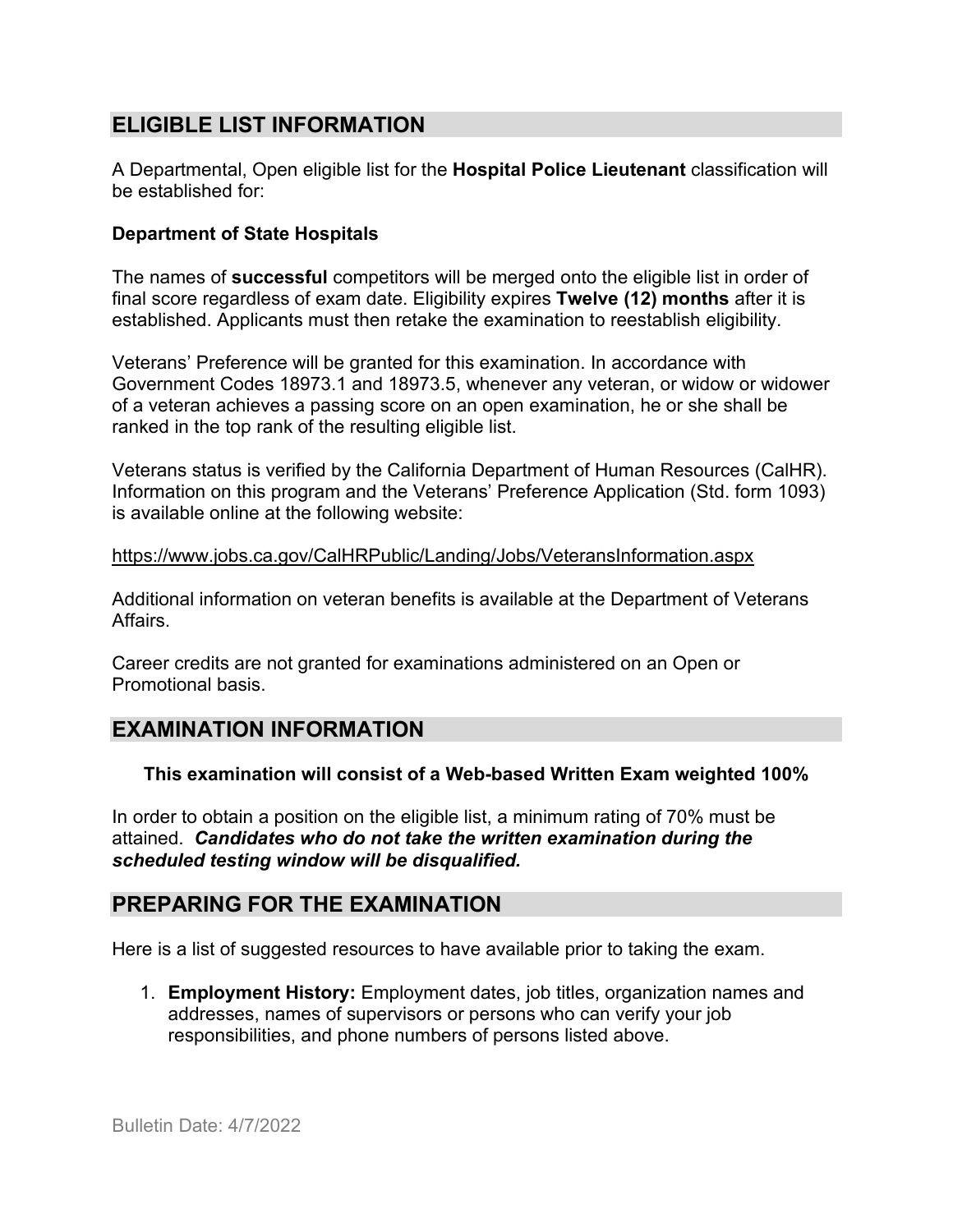- 2. **Education:** School names and addresses, degrees earned, dates attended, courses taken (verifiable on a transcript), persons or office who can verify education, and phone numbers of persons or offices listed above.
- 3. **Training:** Class titles, certifications received, names of persons who can verify your training, and phone numbers of persons listed above.

## **TAKING THE EXAMINATION**

**Step 1. Submit your application following the instructions above. Please note: our primary communication method with you will be email; therefore, it is important that we have your correct email address on file.**

**Step 2. Candidates accepted into this exam will receive instructions for scheduling and taking the Web-based Written Examination. Please note: a stable internet is required. No additional time will be provided for internet loss, or computer browser issues.** 

## **CONTACT INFORMATION**

Questions relating to this exam should be directed to:

Department of State Hospitals Selection Services Unit Monday through Friday, 8am to 5pm (excluding State Holidays) Phone: 916-651-8832 Email: **[HospitalPoliceLieutenant@dsh.ca.gov](mailto:HospitalPoliceLieutenant@dsh.ca.gov)**

California Relay Service: 1-800-735-2929 (TTY), 1-800-735-2922 (Voice). TTY is a Telecommunications Device for the Deaf, and is reachable only from phones equipped with a TTY Device.

# **EQUAL OPPORTUNITY EMPLOYER**

The State of California is an equal opportunity employer to all, regardless of age, ancestry, color, disability (mental and physical), exercising the right of family care and medical leave, gender, gender expression, gender identity, genetic information, marital status, medical condition, military or veteran status, national origin, political affiliation, race, religious creed, sex (includes pregnancy, childbirth, breastfeeding, and related medical conditions), and sexual orientation.

# **DRUG-FREE STATEMENT**

It is an objective of the State of California to achieve a drug-free State work place. Any applicant for State employment will be expected to behave in accordance with this